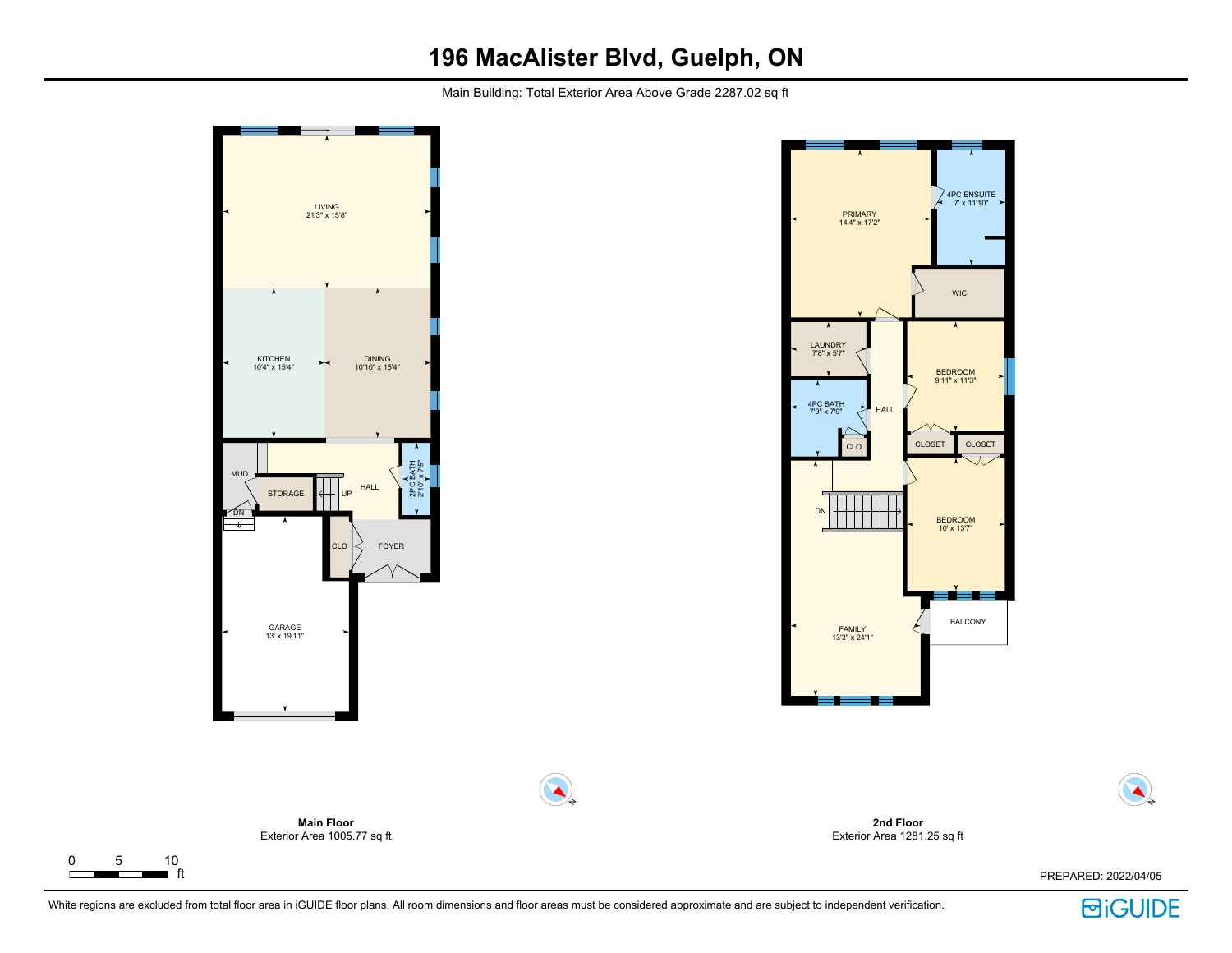# **196 MacAlister Blvd, Guelph, ON**

**Main Floor** Exterior Area 1005.77 sq ft Interior Area 881.45 sq ft Excluded Area 287.08 sq ft





ft PREPARED: 2022/04/05



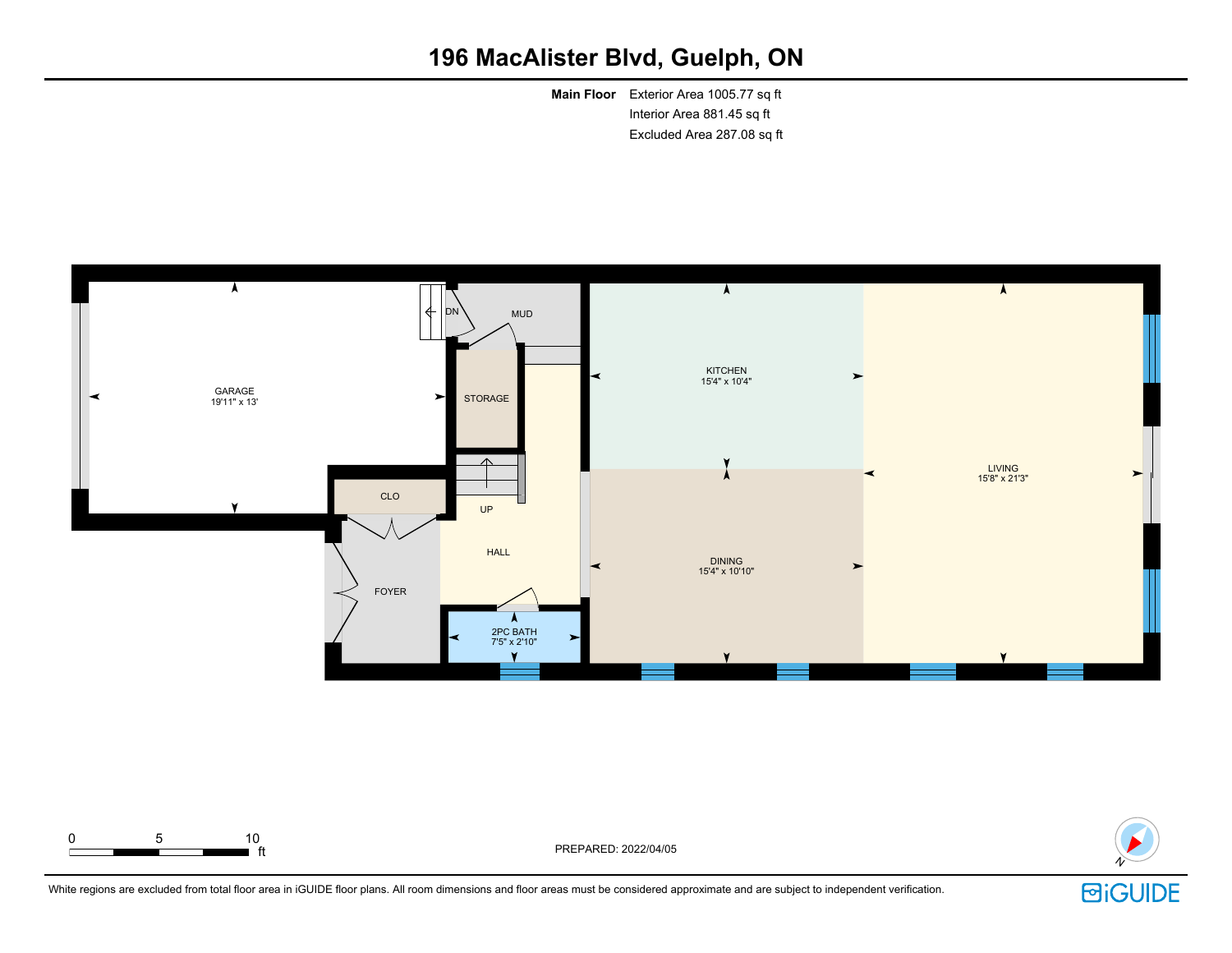# **196 MacAlister Blvd, Guelph, ON**

**2nd Floor** Exterior Area 1281.25 sq ft Interior Area 1128.53 sq ft





 $\int_{0}^{\pi}$  ft

White regions are excluded from total floor area in iGUIDE floor plans. All room dimensions and floor areas must be considered approximate and are subject to independent verification.

0 4 8

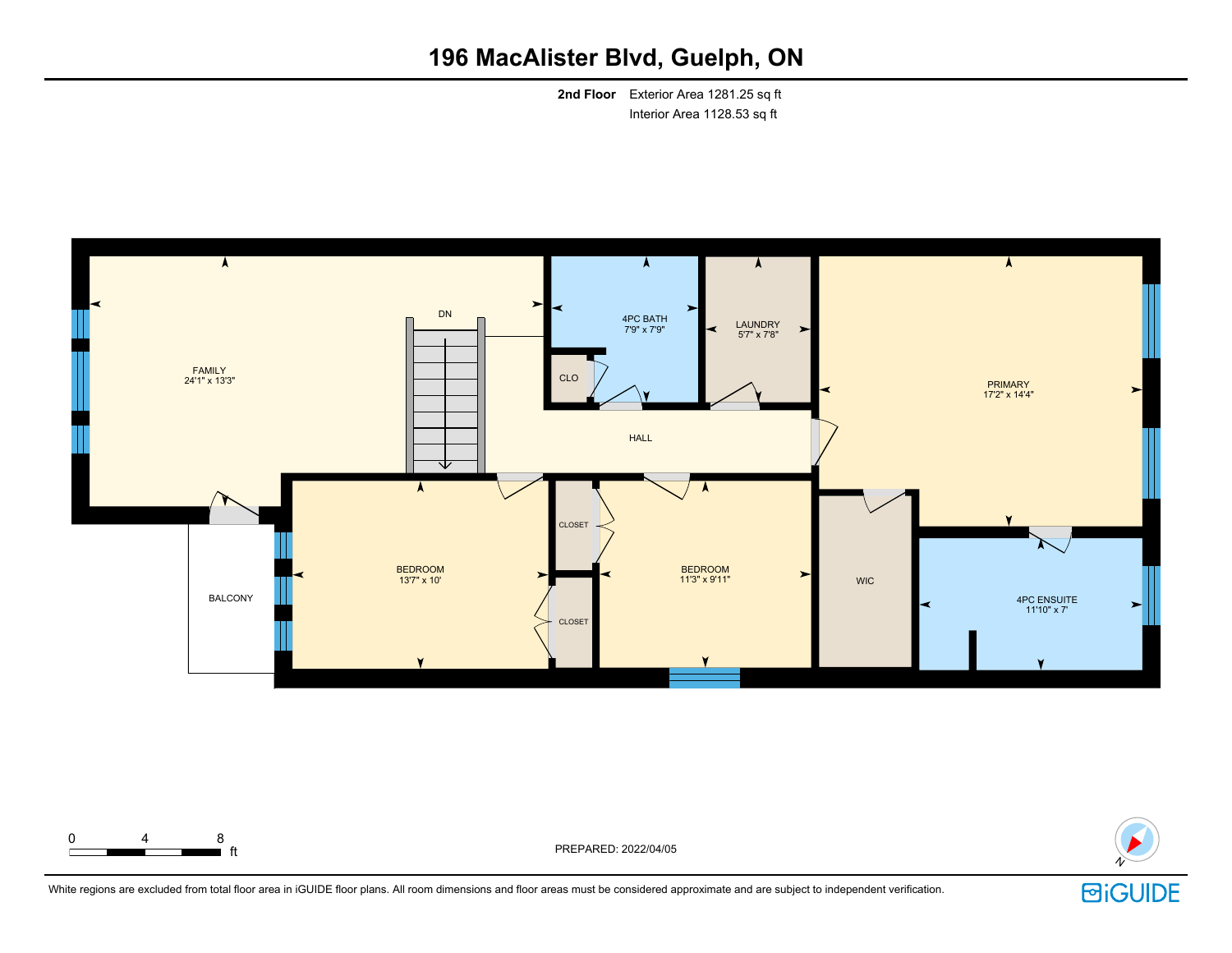## **Property Details**

### **Room Measurements**

Only major rooms are listed. Some listed rooms may be excluded from total interior floor area (e.g. garage). Room dimensions are largest length and width; parts of room may be smaller. Room area is not always equal to product of length and width.

### **Main Building**

MAIN FLOOR 2pc Bath: 2'10" x 7'5" Dining: 10'10" x 15'4" Garage: 13' x 19'11" Kitchen: 10'4" x 15'4" Living: 21'3" x 15'8"

## 2ND FLOOR

4pc Bath: 7'9" x 7'9" 4pc Ensuite: 7' x 11'10" Bedroom: 9'11" x 11'3" Bedroom: 10' x 13'7" Family: 13'3" x 24'1" Laundry: 7'8" x 5'7" Primary: 14'4" x 17'2"

### **Floor Area Information**

Floor areas include footprint area of interior walls. All displayed floor areas are rounded to two decimal places. Total area is computed before rounding and may not equal to sum of displayed floor areas.

## **Main Building**

MAIN FLOOR Interior Area: 881.45 sq ft Excluded Area: 287.08 sq ft Perimeter Wall Thickness: 11.5 in Exterior Area: 1005.77 sq ft

## 2ND FLOOR

Interior Area: 1128.53 sq ft Perimeter Wall Thickness: 11.5 in Exterior Area: 1281.25 sq ft

## **Total Above Grade Floor Area, Main Building**

Interior Area: 2009.98 sq ft Excluded Area: 287.08 sq ft Exterior Area: 2287.02 sq ft